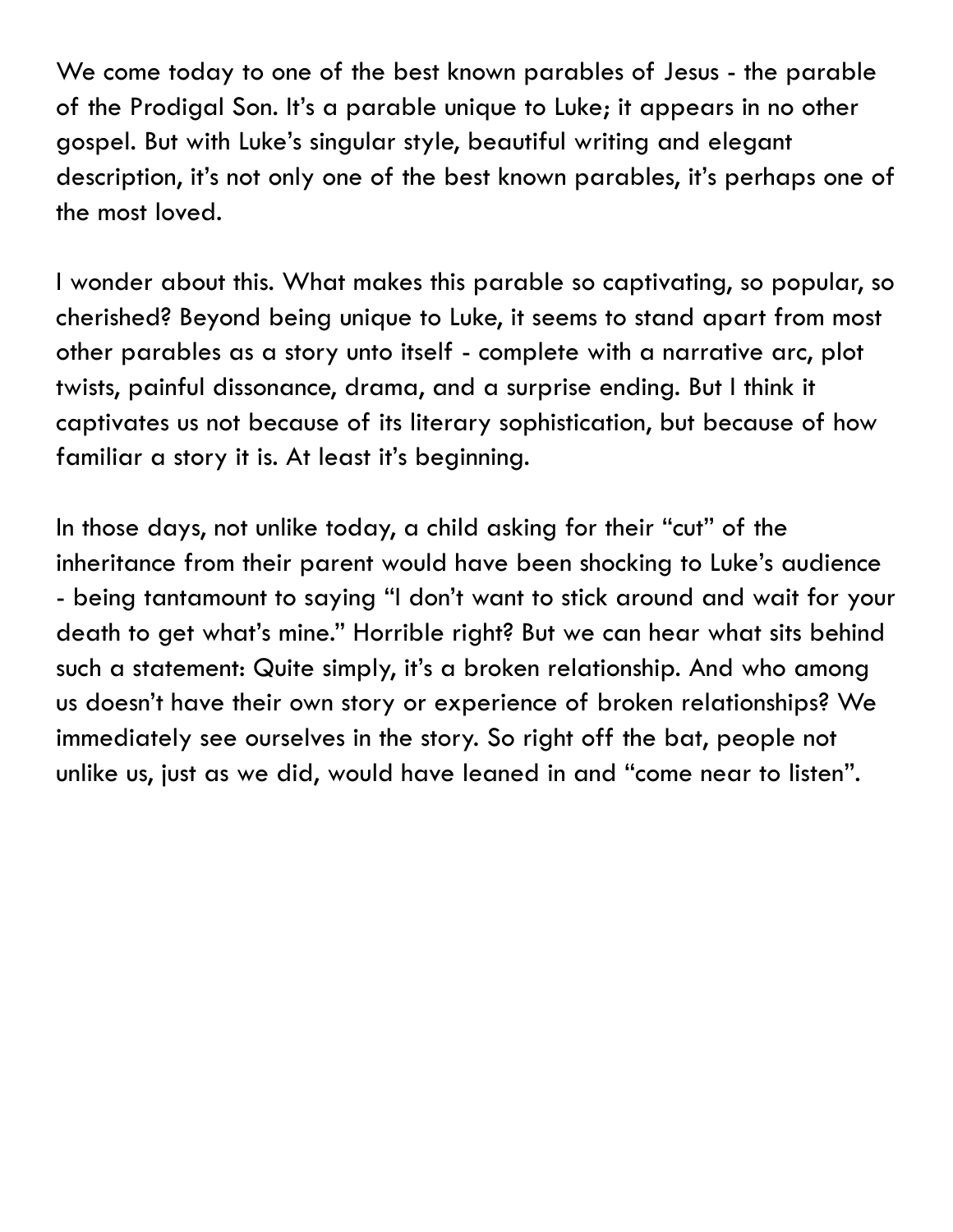But at this point in time, in one of our last stops on this Lenten path we've been walking, it's important to ask why - Why does it come to us now? What are we given to hear now, today?

On this Lenten path so far we've sought to take account of our personal failings, our social harms, and the ways we've broken relationship (i.e. our sin). This honesty and admission is part of the discipline of Lent. So in a way, this parable today, at this point, **holds us up to ourselves** for a better look. But not only that - it also shows us God's intention for us, in Lent and beyond. That intention, God's intention for us, as we see in this parable, is reconciliation.

I looked it up and reconciliation is defined as the "restoration of friendly relations (Google)". Sure, that's accurate. But I think there's a deeper reality here that describes God's intention of reconciliation better. We'll get to that but first let's linger our way through the story.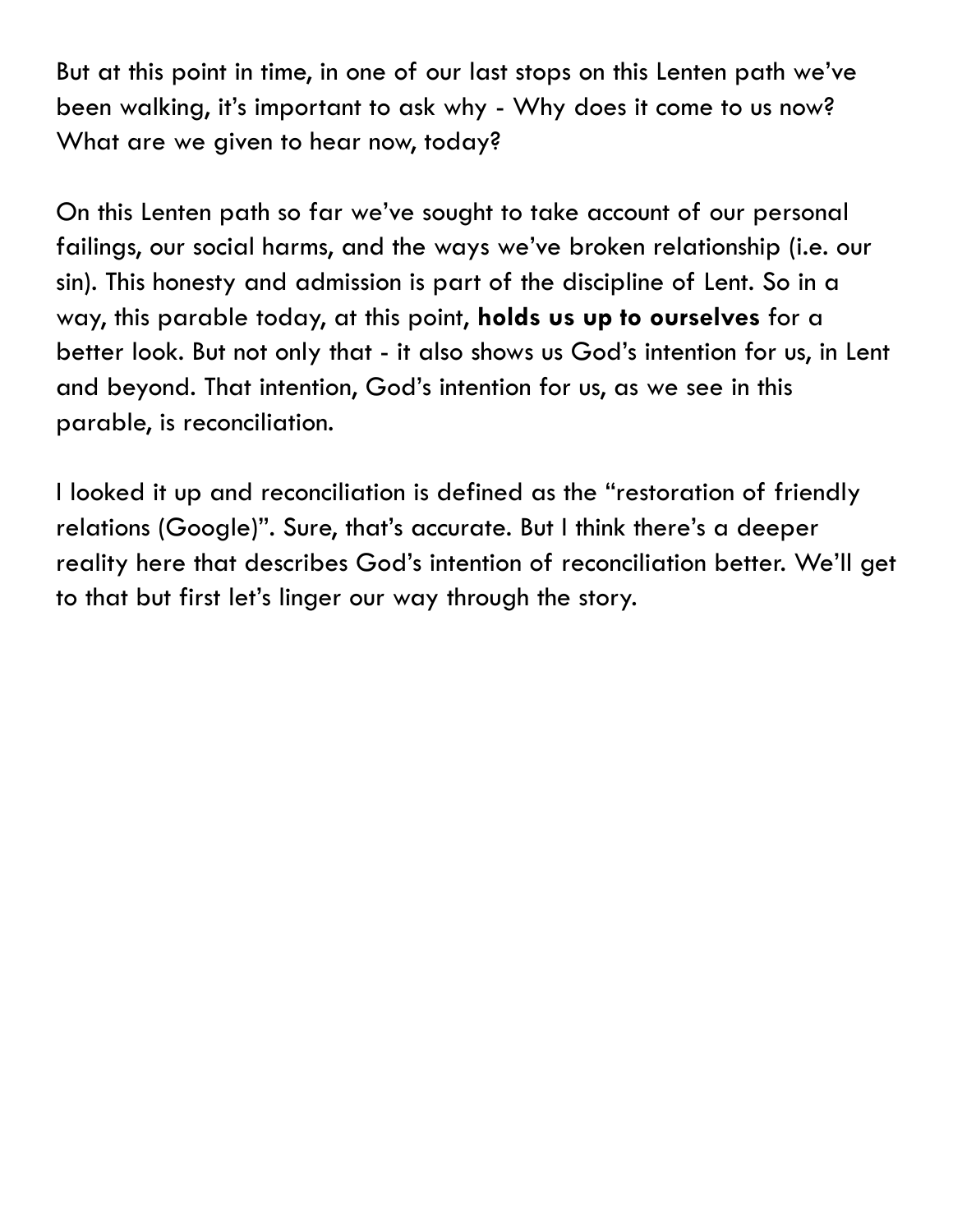Tax collectors and sinners were coming near to listen to him, So he told them this parable. Tax collectors and sinners. These are folks who know broken relationship. "Sinners" might be a little vague, but tax collectors were quite specific: They were Jews who collected taxes from fellow Jews on behalf of Rome (the imperial power that occupied Palestine in the time before, during and after Jesus). So tax collectors were seen as having sided with Rome at the literal "expense" of their own community. This made them utterly despised. Their relationship with their own people was broken and they were likely reminded of that brokenness daily as they went about their collections.

Where do you see yourself in the story? Are you among the tax collectors? Those who, for whatever reason, "sold out" the community from which you came, the one that raised you? Perhaps not. But the vague descriptor of "Sinners'' casts a wider net. If we're seeking to find ourselves in the story, it's a simpler thing to count ourselves among the sinners coming near to listen, aware as we often are of the ways we fall short in large and small ways. I think the label is purposely vague in order to allow all people who feel the brokenness of relationships, whether with people or with God, to see themselves as among these "sinners" drawing near to listen.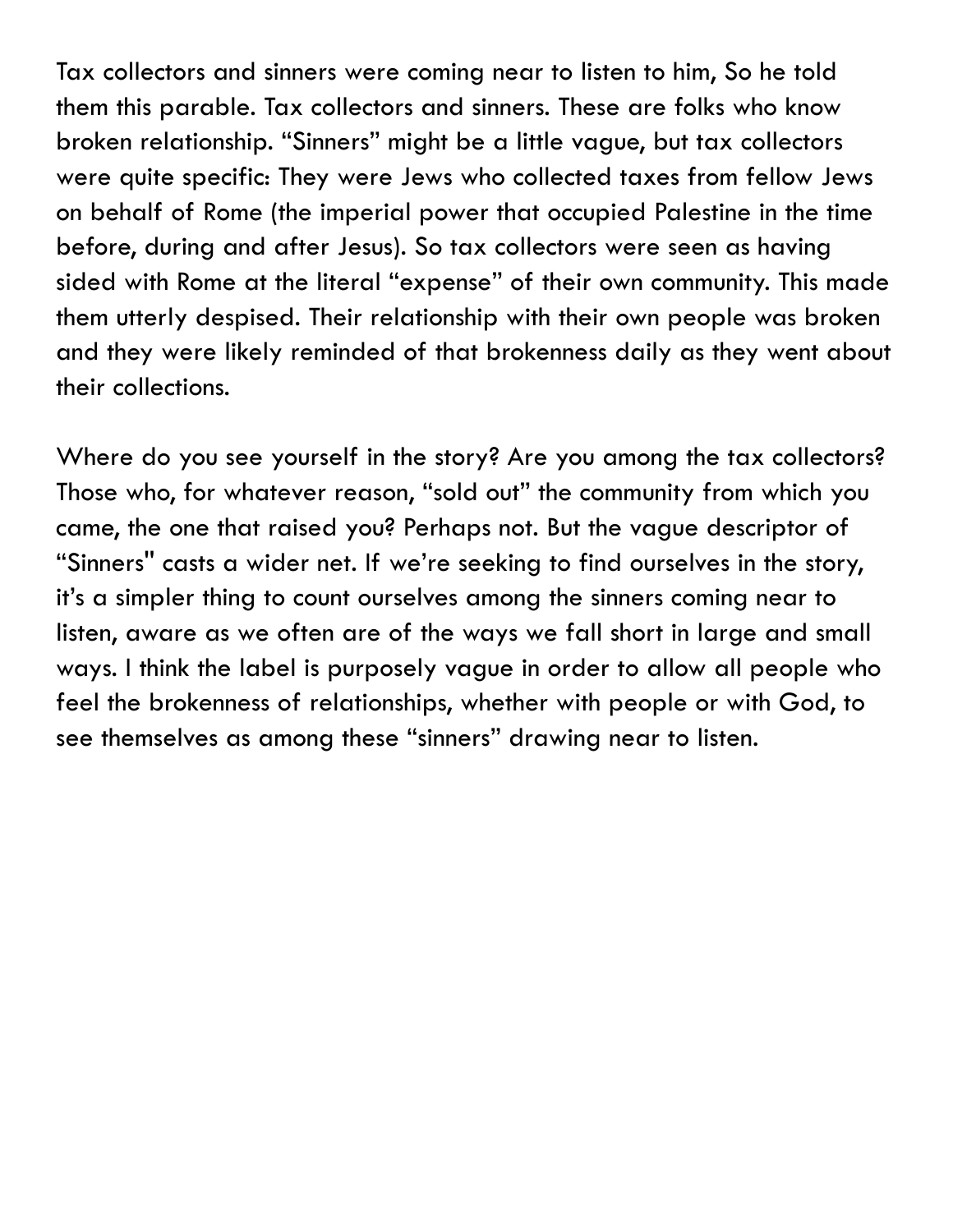Listening to him as the sinners we are, we side naturally with this wayward son who squanders his inheritance and returns home "unworthy" to consider himself his father's son. But to these people (and to you) Jesus offers consolation. When the son is still far off the father sees him; "he ran and put his arms around him and kissed him". Ignoring his son's measured words, the father welcomes him with unabashed rejoicing! Forgiveness isn't even a consideration: The father goes immediately to joy - "for this son of mine was dead and is alive again; he was lost and is found!"

Before talking about the others listening to Jesus from afar, I have a question. Do any of you feel like this wayward son got off a little easily? I certainly did initially. Remember the son is coming home to beg his father for mercy he is not owed - he's already received what was his, and now its gone. He must have been feeling huge guilt, humiliation, like he deserved nothing from his father - he must have felt shame. Then his father comes rushing up rejoicing. Did those feelings just evaporate? I imagine they infused his experience of the celebration - "I shouldn't be getting this. I'm screwed up: I'm not worthy of this."

These feelings don't get mentioned. But as the father's joy shocks the crowd and takes center stage, I wonder if any in that crowd were encountering similar feelings. I wonder if any of you are encountering such feelings: Unworthy at this joyful affection, guilt, deserving of punishment, shame. These feelings would have been roadblocks to the crowd really hearing Jesus' message. If you feel them, their roadblocks to you too. Shame keeps us from connecting to the love Jesus is describing. Were the Pharisees feeling shame? Remember shame often hides behind anger.

Regardless, hearing their angry grumbling, Jesus continues his parable.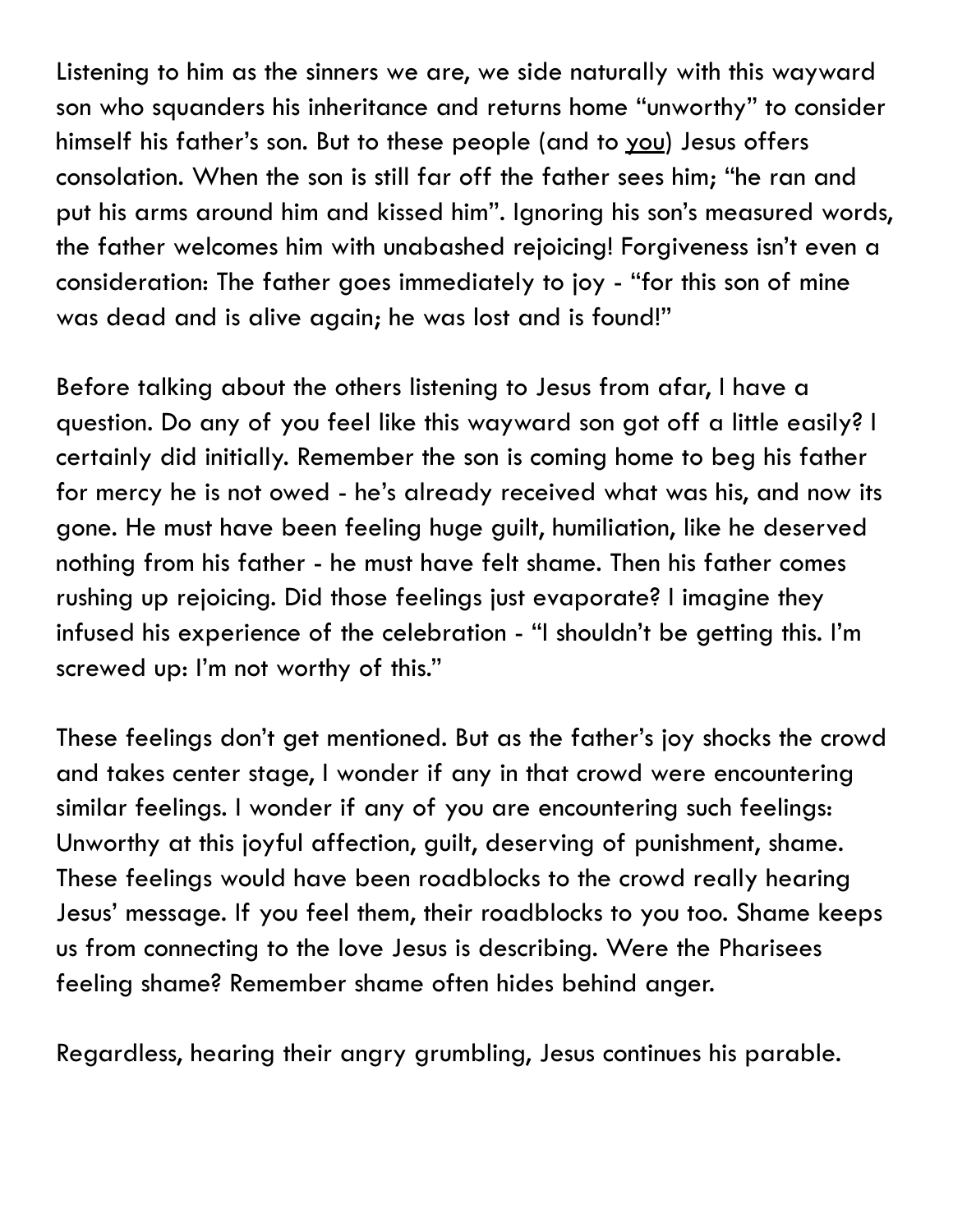Obviously ticked off that the irresponsible younger brother is celebrated upon returning, the older brother is filled with resentment: He is the good son! He's done everything right - he's been dutiful, and hard working. He's never lost his way, he's "stayed found" his whole life! The father, hear's his eldest son out, and wants joy for him too at the return of his little brother. So he begs him to join the party. In reaction to his older son's resentment, the father says, "we had to celebrate and rejoice, because this brother of yours was dead and has come to life; he was lost and has been found.

It's a subtle thing, and maybe not entirely important. But the father, in a very small way, is sounding the reconciliation Jesus is describing. The father, running out to meet his son on the road says, "for this son of mine". And speaking to his eldest son, he says, "this brother of yours." These short phrases do what they say - reweaving the relationships that have been broken, deftly, gently resowing the tear, closing the breach.

More to the point though, in the words that follow I hear the invitation directed at each listener named in our reading ("Come to life"). And these are the words for you too, Messiah, wherever it is you find yourself in the story. In the words of Paul, "Be reconciled to God." Tax collector, sinner, or Pharisee, all wayward from the reconciliation God intends, each must have had a difficult time believing and receiving the father's joy. But Jesus neither qualifies it, nor explains it any further. We're left to wrestle with it. But we're also left with this invitation - "Believe it or not, this is the father's joy", we hear Jesus say. "This is my joy in your returning."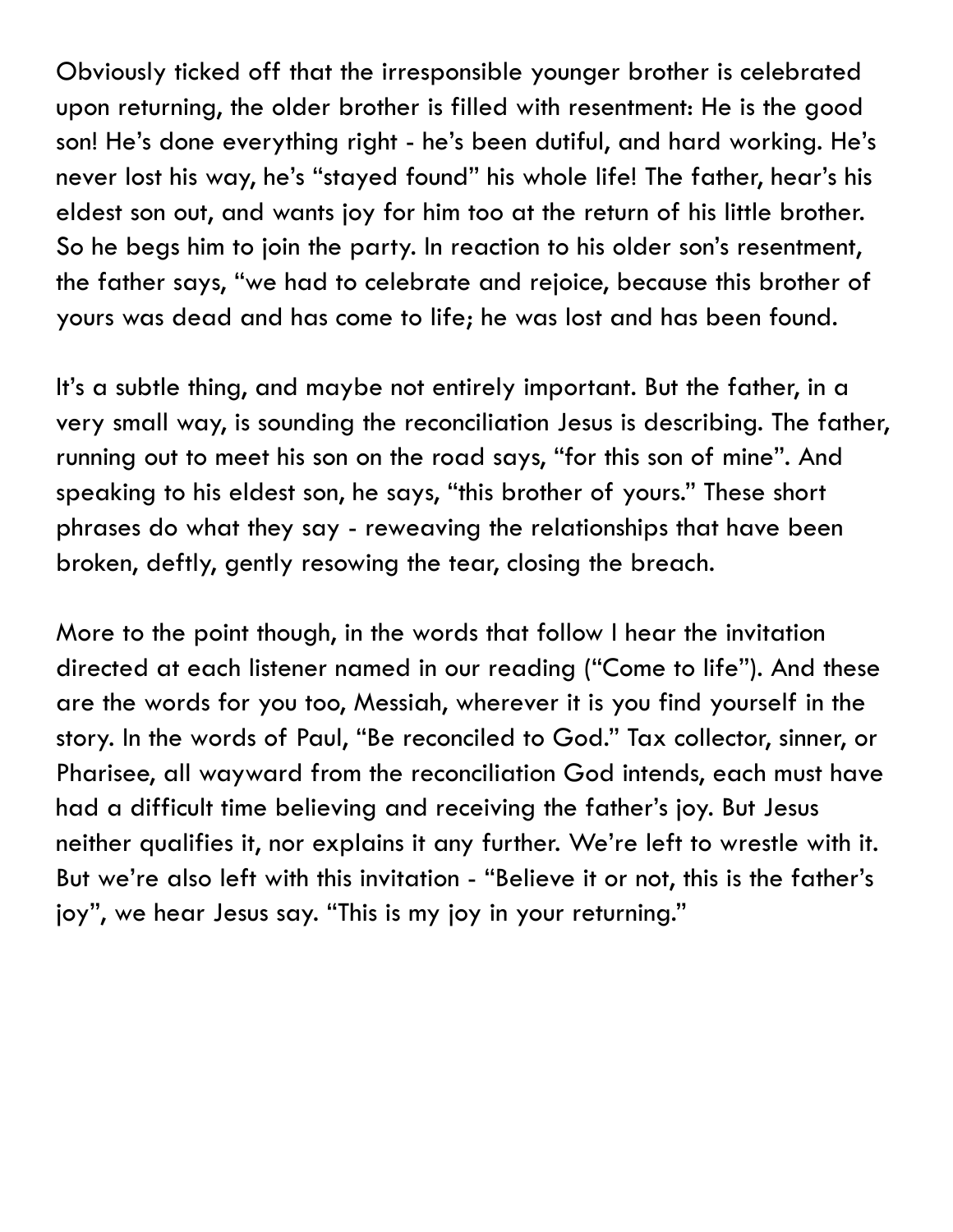But how does God overcome that persistent gap - the shame that keeps us from truly hearing, from truly believing?

I read some words this week by Rowan Williams, the former Archbishop of Canterbury. He talks about this parable in the context of pilgrimage. Pilgrimage, he says, is never just a journey between places - rather it's always a journey to the "reality of 'where I am.'" He points out that the Prodigal son's father comes the greatest distance to welcome his son. That is the distance created by the son's failures, his need and his feeling unworthy of relief. But Rowan goes on, saying that God not only travels that great distance, "God's loving kindness is there ahead of us…" - God is already there, at the heart. He writes, *"Forgiveness is never a matter of persuading God of something* **|** *but of discovering for myself that there is no distance to be crossed*."

This is the reconciliation God desires for each of us. It's a reconciliation between Godself and your self - the closing of the gap, the repair of the breach. This is the new creation Paul speaks of, a new creation dependent on God's action of reconciling the world to God's self. *"So if anyone is in Christ, there is a new creation: everything old has passed away; see, everything has become new!"* This is the destination of Lent, this slow walk to the brim of Holy Week and the lingering steps of the Three Days. The shame that stands in the way of taking in and breathing the truth of our forgiveness is overcome by the love and divine joy God bears for us. Shame is no match for God's desired closeness. Discovering that God needs no persuading at all, even in spite of our worst failings, is the journey of Lent - the journey of discovery that there is no distance to be crossed.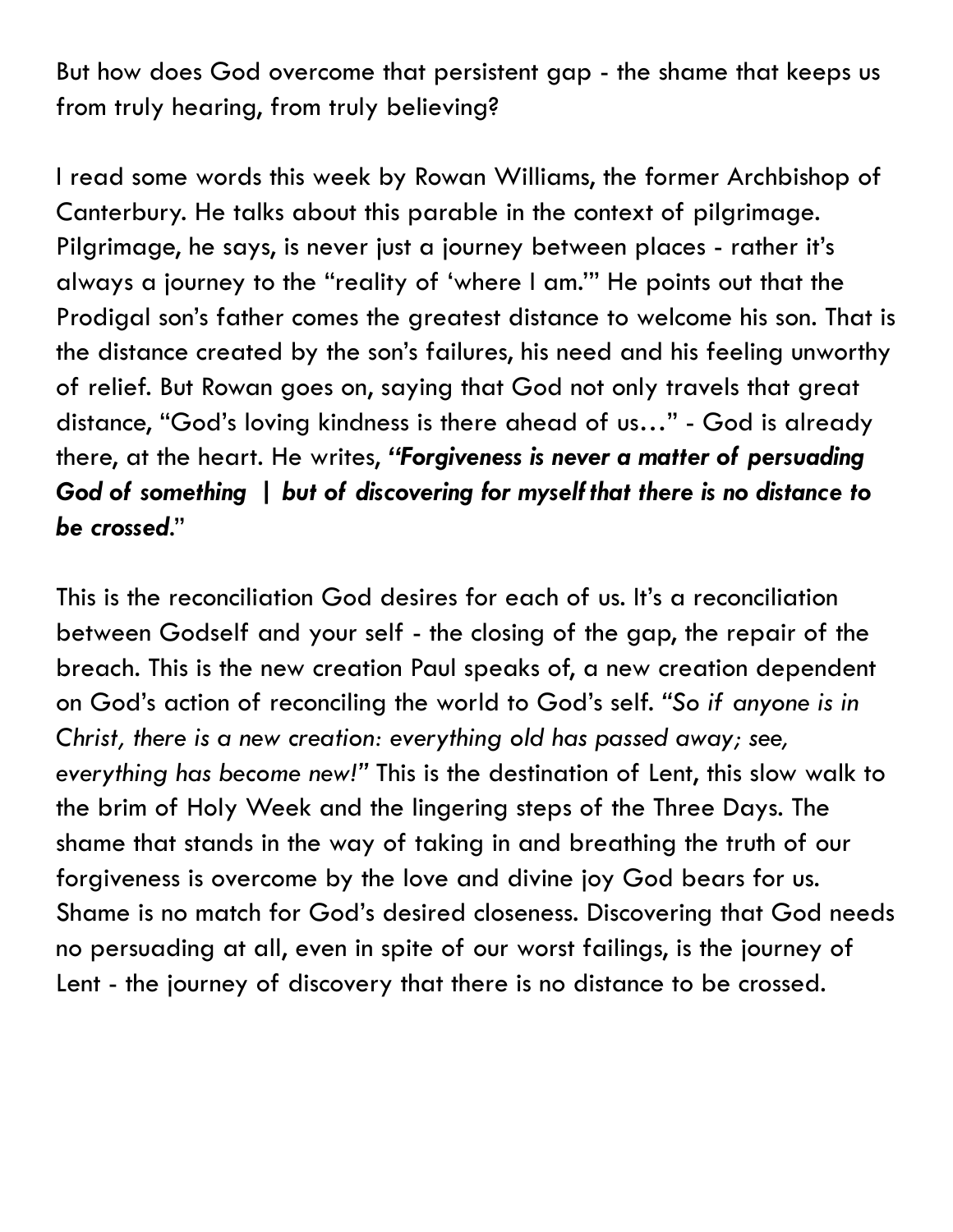Now, that would be a good place to leave it. But I feel like there's one more thing to be said. For reconciliation with God is one thing. But there is far more in the world, in Red Lodge, even in this very community, where reconciliation is needed.

So it is, from this place of discovery, this place of relenting acceptance, this place on the road where God overcomes the shame that keeps us from seeing, that this reconciliation with God spills over to the rest of the world. Grounded in this nearness, God's closeness, the unitive intention of God's reconciling all the world, we become ambassadors for God's reconciliation in the world. Division, wherever it may be found - between us and God, between us and each other, in Washington, in Red Lodge, in Ukraine, at Messiah - we are sent, believing in God's reconciling power, to bring God's reconciling power.

And so it is that these brothers rejoice together with their father. So it is that the crowd comes closer still, hearing completely. So it is that whatever shame it is | keeping us from feeling, receiving, and accepting God's embrace will be overcome by the joy of God's new creation.

AMEN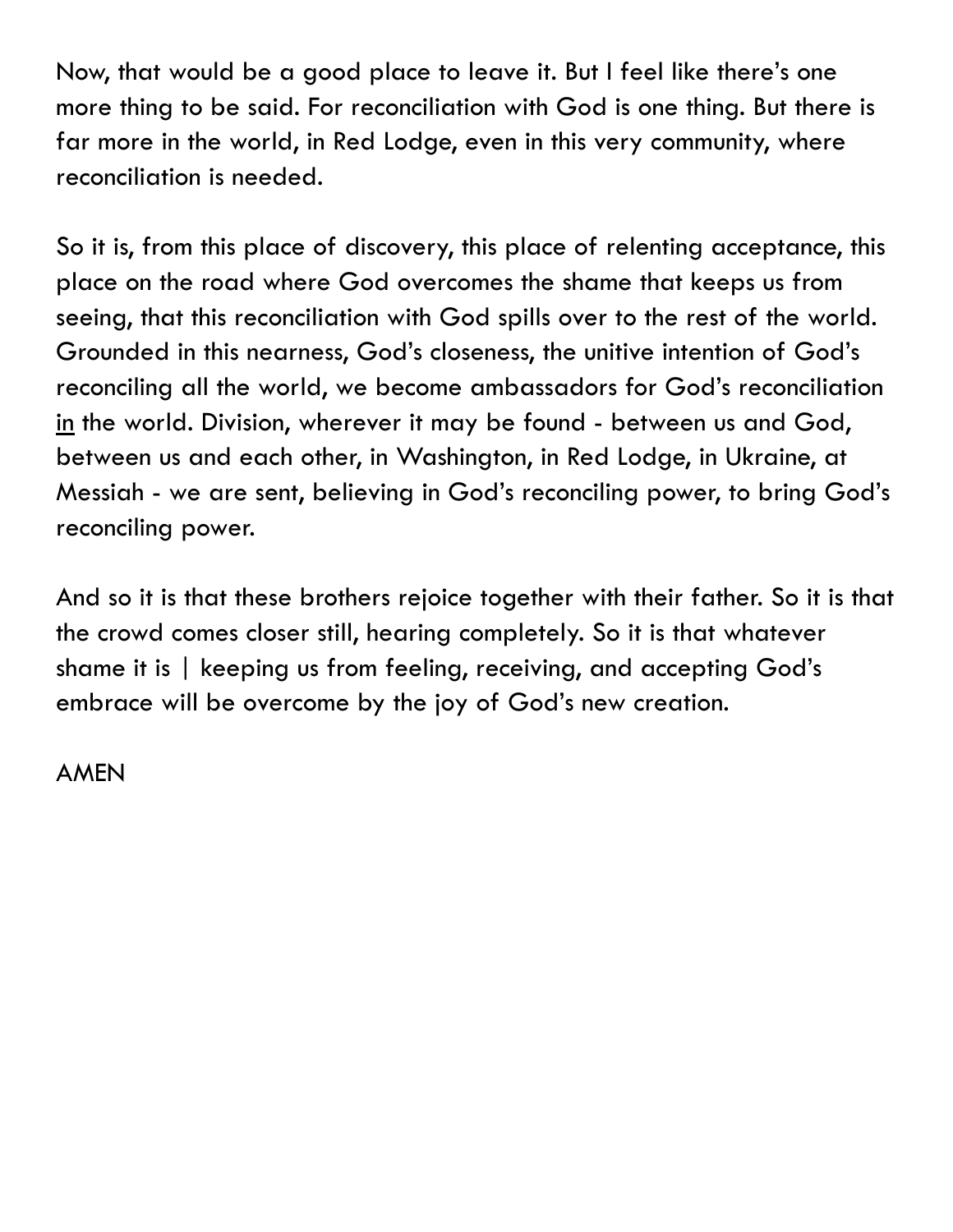So the son's pilgrimage, started and completed by God, is the son's journey to the recognition that forgiveness is his already. The father's joy, skipping over forgiveness, is a sign of its need fulfilled…

#### Rowan Williams:

It is not that I have a long journey to undertake in order to get to God, but that I have a long journey to my own reality. It is my heart, the centre or source of my own being, that is furthest away from my surface mind and feelings, and **pilgrimage is always a travelling to where I am**. . . . God is not merely, like the Prodigal's Son's father, on the way to us: he is there at the heart. Or: he travels to meet himself in what is always other, eager to recognize his own joy and beauty in the distinctness of what is not God's self. However we put it—there are countless ways—God's loving kindness is there ahead of us. **Forgiveness is never a matter of persuading God of something but of discovering for myself that there is no distance to be crossed, except that longest journey to that which gives truth and reality to my very self.**

in search of new or expanded meaning about their self,

But Pharisees were listening to Jesus as well. While sinners were coming near, the Pharisees were grumbling away. Before we are too hard on these Pharisees though, pause with me. These religious authorities are watching as these disreputables are coming near to Jesus. This might have been seen by them as a violation of important purity codes, just as this son would have been impure from having worked with pigs. Think about it: they are watching Jesus acting out the action of the story. I feel kind of bad for them, suddenly on the margins - at least in this crowd. But Jesus doesn't leave them out entirely.

## **Joshua 5:9-12**

The disgrace of Egypt is past - physical sign Passover kept. Day after, they ate produce of the land (Manna no longer) Manna replaced. One provision for another.

## **Psalm 32**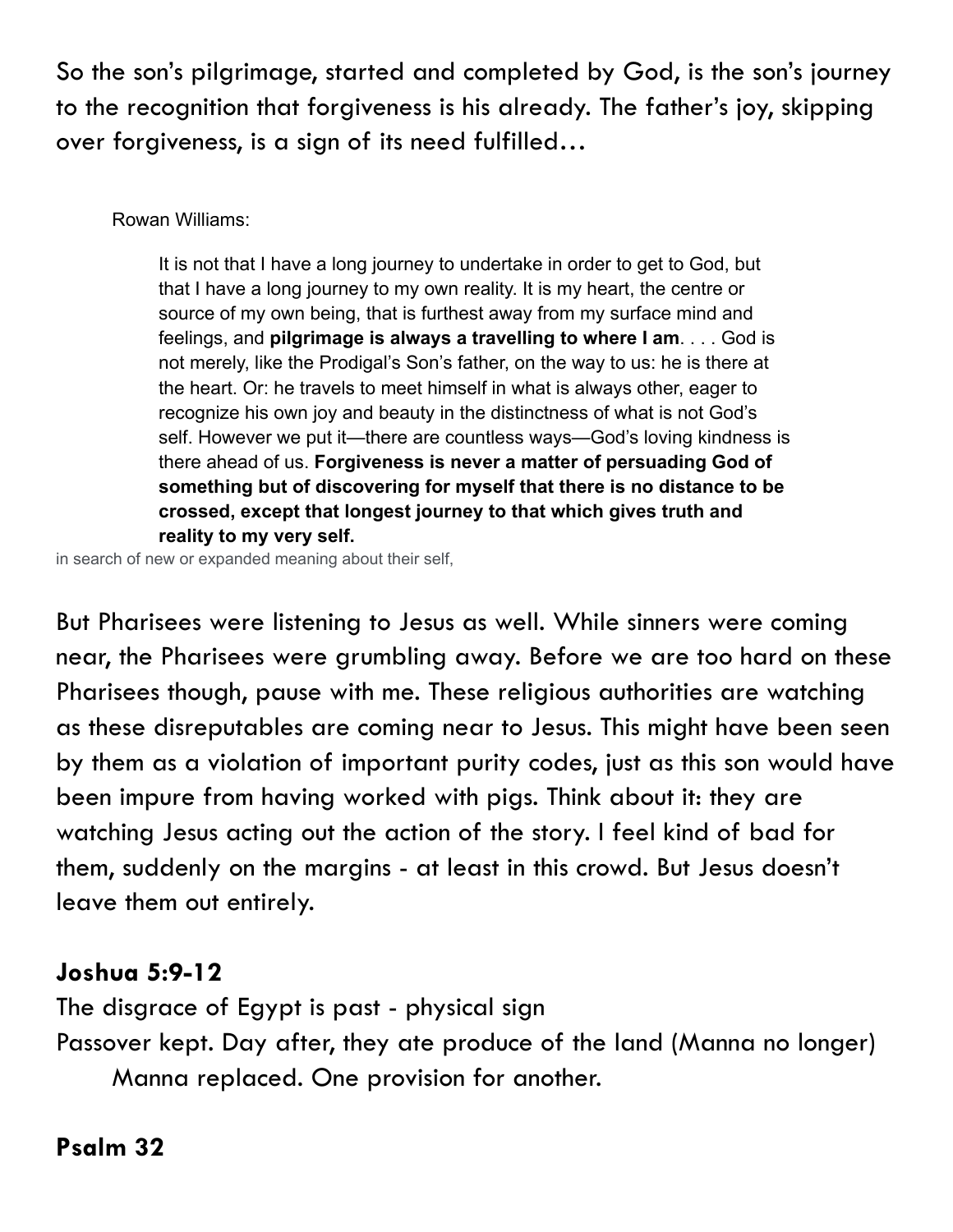Kept silence? I wasted away, hand was heavy upon me Acknowledged sin? You forgave "the guilt of my sin."

You surround me with glad cries of deliverance.

## **2 Corinthians 5:16-21**

In Christ, there is a new creation: everything old has passed away; see, everything has become new.

Ministry of reconciliation

19In Christ God was reconciling the world to himself, not counting their trespasses against them, and entrusting the message of reconciliation to us. Be reconciled to God… We might become the righteousness of God

# **Luke 15:1-3, 11b-32**

Tax collectors and sinners "coming near" | Pharisees grumbling away 99 Sheep / Pearl of great value: Found - REJOICE! More joy in heaven over one sinner who repents than over 99 rghtous Joy in the presence of the angels of God over 1 sinner repents Younger brother repents - goes a different way: Forgiveness We live in a state of forgiveness - hard to believe We want something different... little brother... Pilgrimage - traveling to where I am God is there at the heart - where we are - not only coming to us "discovering there is no distance to be crossed"

Older brother and Pharisees